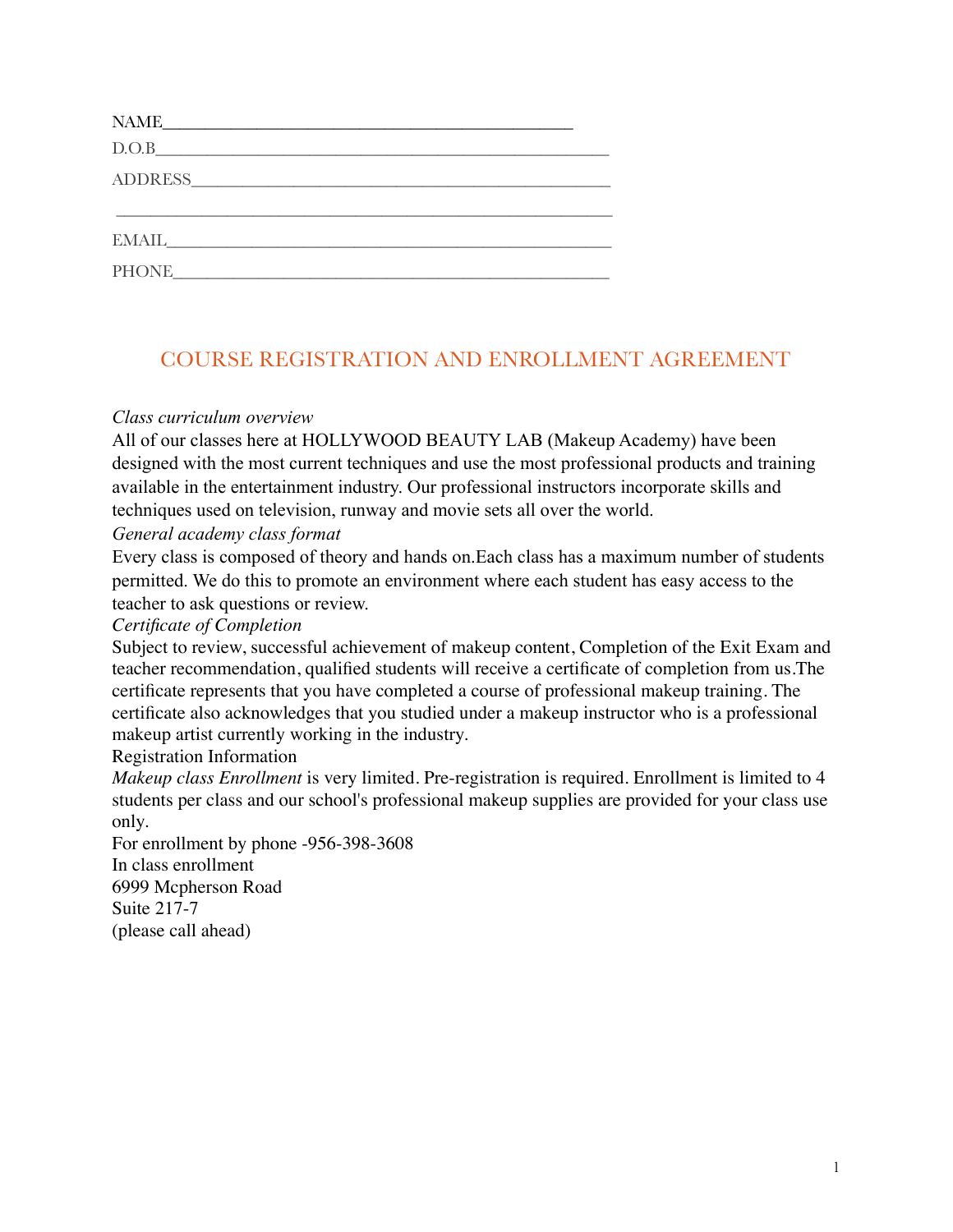#### *Makeup Course Rate*

| LAREDO,TEXAS-\$880            | SAN ANTONIO,TEXAS-\$1,000               |
|-------------------------------|-----------------------------------------|
|                               | $(2 \text{ weeks } X 2 \text{ a week})$ |
| <b>REGISTRATION FEE-\$150</b> | <b>REGISTRATION FEE-\$150</b>           |

#### *1.st.payment-\$440.00 (at the registration) 2nd payment-\$440.00 (7days before the makeup course) REGISTRATION FEE-\$150.00*

#### *Cancellation/Refund Policy*

You may cancel your registration up to 14 days prior to date of class, and all fees you have paid will be refunded to you less a processing fee of \$150.00. Once registration is received and it is beyond the 14 day enrollment period, refunds will not be given. Once class has begun all funds paid will not be refunded.

In the event that you cannot attend the class(es) for which you are registered, and it is past the 14 days prior to the class date, you may:

-Apply your registration fee to another class(es) held within 3 months off or

-you may send someone else in your place

Should we have to cancel any course for any reason,the class will be made up to you or you will be refunded your registration fee in the form that it was paid.

In signing below I hereby acknowledge the following:

I HEREBY ASSUME ALL OF THE RISKS OF PARTICIPATING AND/OR VOLUNTEERING IN THIS ACTIVITY AND/OR EVENT, including by way of example and not limitation, any risks that may arise from negligence or carelessness on the part of the persons or entities being released, from dangerous or defective equipment or property owned, maintained, or controlled by them, or because of their possible liability without fault. I certify that there are no healthrelated reasons or problems which preclude my participation in this activity or event. I acknowledge that this Accident Waiver and Release of Liability Form will be used by Mika Z, it's heirs, legal representatives and/or assigns for the events/classes in which I may participate, and that it will govern my actions and responsibilities at said classes or events.In consideration of my application and permitting me to participate in this class/event, I hereby take action for myself, my executors, administrators, heirs, next of kin, successors, and assigns as follows: (A) I WAIVE, RELEASE, AND DISCHARGE from any and all liability, including but not limited to, liability arising from the negligence or fault of the entities or persons released, for my death, disability, personal injury, property damage, property theft, or actions of any kind which may hereafter occur to me including my traveling to and from this event/class, THE FOLLOWING ENTITIES OR PERSONS: Mika Z.(It's DBA's HOLLYWOOD BEAUTY LAB,H.B.L.,BOMBSHELL ARTISTRY,MAKEUPBYMIKAZ,HOLLYWOOD BEAUTY LAB MAKEUP ACADEMY) it's heirs, legal representatives and/or assigns. (B) I INDEMNIFY, HOLD HARMLESS,AND PROMISE NOT TO SUE